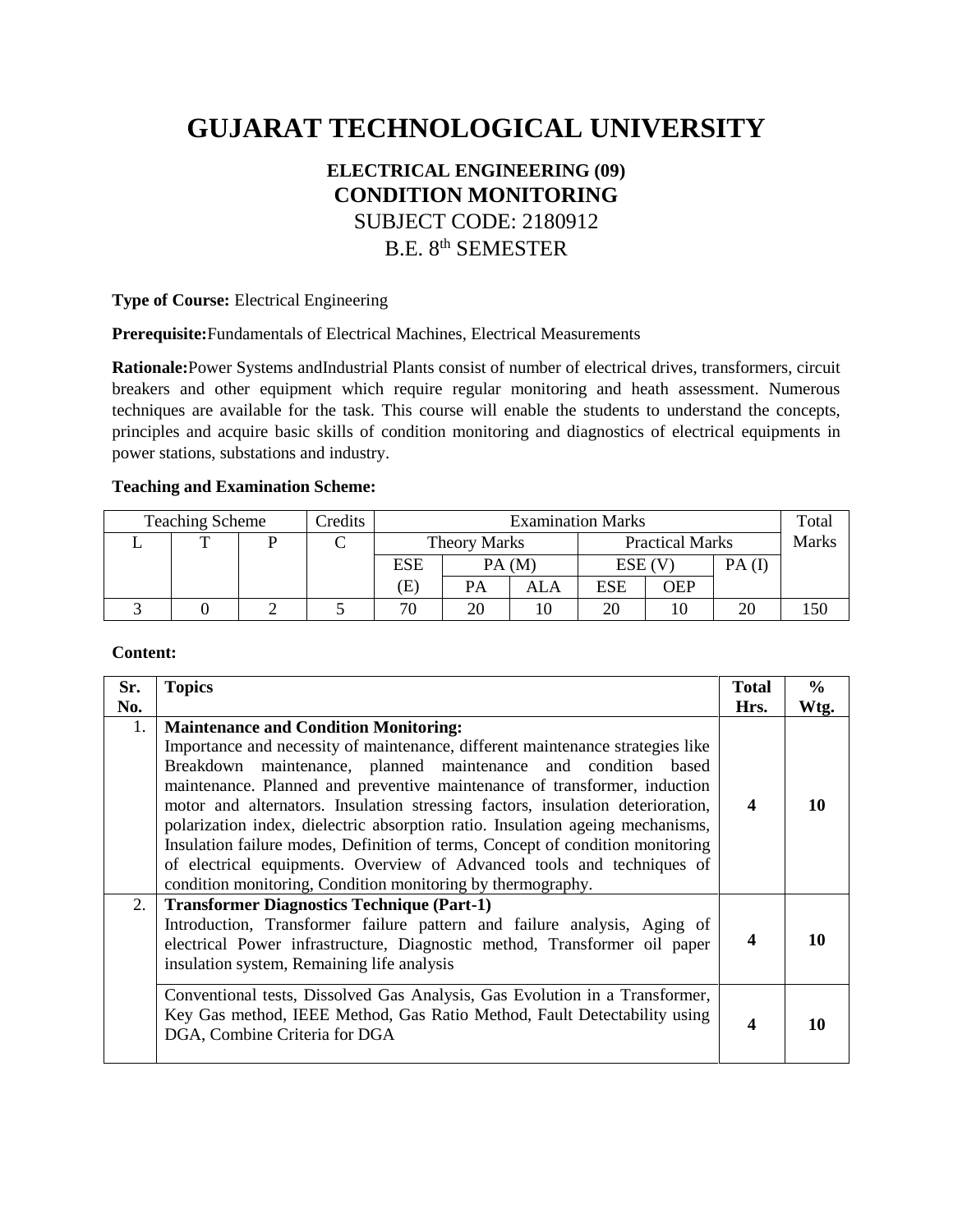|    | Degree of Polymerization and Furan Analysis, Moisture analysis in<br>Transformer Oil, Time domain Dielectric Response Methods, Polarization and<br>depolarization current measurements, Frequency Domain Dielectric Frequency<br>Response (DFR) Method, Introduction and Basic Philosophy, Advantages and<br>Disadvantages of DFR measurement in Time and Frequency domain                                                                                                                                                                                                                                                                                                                                                                                                          | $\overline{\mathbf{4}}$ | 10 |
|----|-------------------------------------------------------------------------------------------------------------------------------------------------------------------------------------------------------------------------------------------------------------------------------------------------------------------------------------------------------------------------------------------------------------------------------------------------------------------------------------------------------------------------------------------------------------------------------------------------------------------------------------------------------------------------------------------------------------------------------------------------------------------------------------|-------------------------|----|
| 3. | <b>Transformer Diagnostics Technique (Part-2)</b>                                                                                                                                                                                                                                                                                                                                                                                                                                                                                                                                                                                                                                                                                                                                   |                         |    |
|    | Partial Discharge measurements, PD Measuring circuits, calibration, signature<br>analysis, Indirect electrical measurement, UHF sensor and HF CT,<br>Measurement of PD under DC, Acoustic Technique, Evolution, Principle,<br>Overview of Acoustic Technique.                                                                                                                                                                                                                                                                                                                                                                                                                                                                                                                       | $\overline{\mathbf{4}}$ | 10 |
|    | Detection of Winding Displacements, Sweep Frequency Response Analysis,<br>Basic features of SFRA response, connection methods, Transfer function<br>features, FRA Test Types, Basics of FRA interpretation, Influence of winding<br>parameters on FRA, Online FRA measurement                                                                                                                                                                                                                                                                                                                                                                                                                                                                                                       | 4                       | 10 |
|    | OLTC and Bushing diagnostics,<br>Accessories, Life Assessment and Refurbishment                                                                                                                                                                                                                                                                                                                                                                                                                                                                                                                                                                                                                                                                                                     | $\boldsymbol{2}$        | 5  |
| 4. | <b>Condition Monitoring of Rotating Electrical Machines</b><br>Introduction to motor condition monitoring, The need for monitoring, What<br>and when to monitor, Construction, operation and failure modes of electrical<br>machines, Structure of electrical machines and their types, Machine<br>specification and failure modes, Failure sequence and effect on monitoring,<br>Typical root causes and failure modes, General, Root causes, Failure modes.                                                                                                                                                                                                                                                                                                                       | 5                       | 10 |
| 5  | <b>Temperature monitoring</b><br>Instrumentation requirement for Temperature measurement, Local temperature<br>measurement, Hot-spot measurement and thermal images, Bulk measurement<br><b>Chemical monitoring</b><br>Insulation degradation, Factors that affect detection, Insulation degradation<br>detection, Particulate detection: core monitors, Particulate detection: chemical<br>analysis, Gas analysis off-line, Gas analysis on-line, Lubrication oil and<br>bearing degradation.<br><b>Motor Current Signature Analysis</b><br>Identifying methods of Mechanical Faults with Motor Current Signature<br>Analysis (MCSA), faults that can beDetected with MCSA: Air-Gap<br>Eccentricity, Broken Rotor Bars, Bearings Damage, Shorted Turns in Stator<br>Windings, etc. | 7                       | 15 |
| 6. | <b>Vibration monitoring</b><br>Instrument required for Vibration measurement, Condition monitoring of<br>rotating elements, Bearing response, Rolling element bearings, bearing<br>geography, Bearing Monitoring techniques, Overall level monitoring,<br>Frequency spectrum monitoring.                                                                                                                                                                                                                                                                                                                                                                                                                                                                                            | 4                       | 10 |

### **Suggested Specification table with Marks (Theory):**

| <b>Distribution of Theory Marks (%)</b> |                    |         |         |         |         |  |  |
|-----------------------------------------|--------------------|---------|---------|---------|---------|--|--|
| R Level                                 | <sup>1</sup> Level | A Level | N Level | E Level | C Level |  |  |
|                                         | 40                 | 30      |         |         | ٠       |  |  |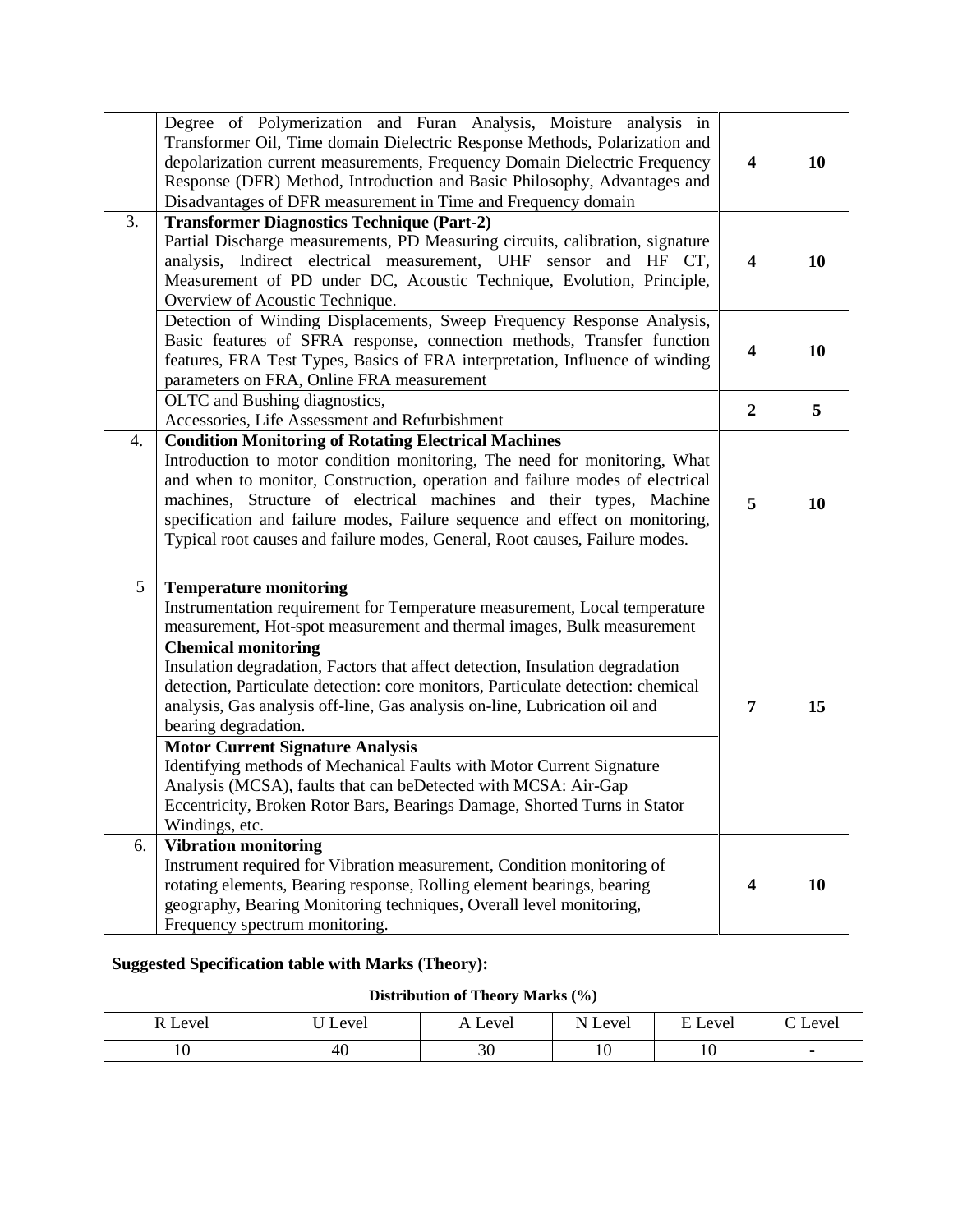#### **Reference Books:**

- 1. Kulkarni S. V. and Khaparde S. A., " Transformer Engineering Design, Technology and Diagnostics" Second Edition, CRC Press, New York
- 2. T. S. Ramu and H N Nagamani, "Partial Discharge Based Condition Monitoring of High Voltage Equipment" New Age International, New Delhi
- 3. W. H. Tang and Q. H. Wu, "Condition Monitoring and Assessment of Power Transformers Using computation Intelligence", Springer, London 2010
- 4. Peter Tavner, Li Ran, Jim Penmanand Howard Sedding, "Condition Monitoring of Rotating Electrical Machines", Published by The Institution of Engineering and Technology, London, United Kingdom, 2008
- 5. Hamid A Toliyat, Subhasis Nandi, Seungdeog Choi, HomayounMeshgin-Kelk, " Electric Machines: Modeling, Condition Monitoring and Fault Diagnostics, CRC Press
- 6. Chakravorti Sivaji, DeyDebangshu, Chatterjee Biswendu, "Recent Trends in the Condition Monitoring of Transformers- Theory, Implementation and Analysis" Springer, 2013
- 7. Greg C. Stone, Edward A. Boulter, Ian Culbert, Hussein Dhirani, "Electrical Insulation for Rotating Machines: Design, Evaluation, Aging,Testing, and Repair", IEEE Press Series on Power Engineering, A John Wiley & Sons, Inc., Publication, 2004
- 8. R.E. James and Q. Su, "Condition Assessment of High Voltage Insulation in Power System Equipment", Published by The Institution of Engineering and Technology, London, United Kingdom, 2008

#### **Course Outcome:**

After learning the course the students will be able to

- 1. Assess the condition of various electrical installation based on Insulation status.
- 2. Implement condition monitoring plan for complete Electrical System
- 3. Identify amount of damage/deterioration in the Equipment
- 4. Check the mechanical integrity of the equipment

#### **List of Experiments:**

- 1. To perform/study various techniques of Dissolve gas Analysis such as IEEE method, key gas method, ratio method and Duval triangle method
- 2. To perform/study/detect Partial discharge in Electrical Equipment based on Electrical PD detection technique
- 3. To perform/study frequency response analysis on Transformer winding based on various connections
- 4. To perform/study of thermographic diagnosis systembased condition monitoring practices.
- 5. To perform/study overall vibration analysis of rotating machine.
- 6. To perform Spectrum/FFT Analysis of rotating machine vibration.
- 7. To perform Current Signature Analysis of rotating machine.
- 8. Identifying methods of Mechanical Faults with Motor Current Signature Analysis

#### **Open Ended Problems/Suggested Student Activities:**